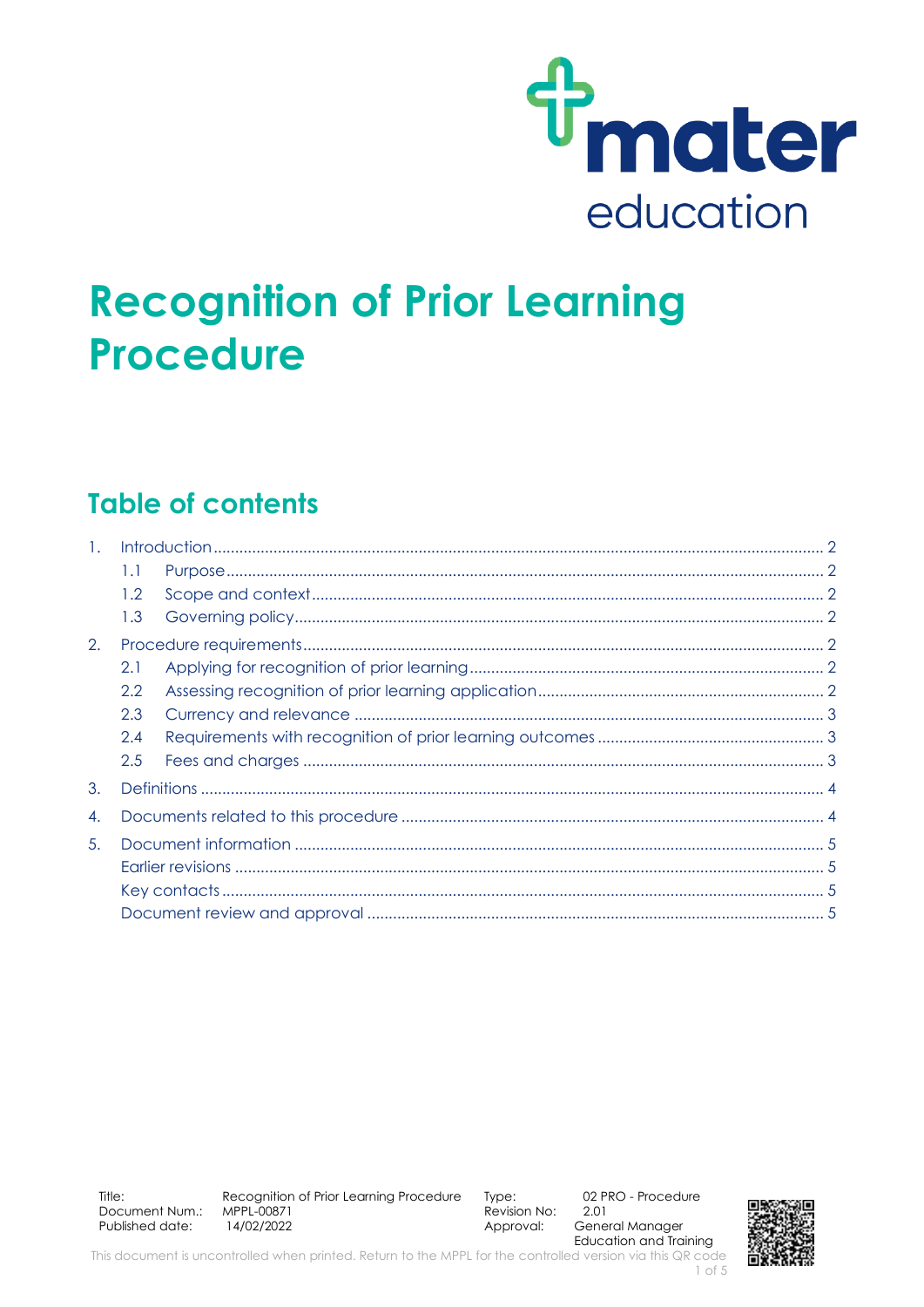## <span id="page-1-0"></span>**1. Introduction**

#### <span id="page-1-1"></span>**1.1 Purpose**

This procedure aims to ensure that Mater Education (MEL) recognises the previous qualifications and experience of potential students. It also outlines the requirements and processes to apply for Recognition of Prior Learning (RPL), being an assessment-only pathway of determining the competence of a person. MEL offers the opportunity for undertaking an assessment process through Recognition of Prior Learning (RPL).

#### <span id="page-1-2"></span>**1.2 Scope and context**

This procedure applies to all potential Vocational Education and Training (VET) students of Mater Education

### <span id="page-1-3"></span>**1.3 Governing policy**

| Document ID | <b>N</b> Document title   |
|-------------|---------------------------|
| MPPL-04304  | Quality Management System |

## <span id="page-1-4"></span>**2. Procedure requirements**

The following procedures are to be followed.

### <span id="page-1-5"></span>**2.1 Applying for recognition of prior learning**

RPL is an assessment process which must follow both the principles of assessment and rules of evidence.

The smallest denomination of recognition that a candidate can request RPL to be applied against will be a unit of competency.

Evidence considered inferring competence or meeting learning outcomes in an RPL assessment process must incorporate a component that determines the person is currently competent in the area being assessed.

A candidate expresses interest in RPL either from an unsuccessful Credit Transfer request, at the time of application for enrolment or through an enquiry to MEL.

### <span id="page-1-6"></span>**2.2 Assessing recognition of prior learning application**

Recognition of certification issued by other RTOs solely is not RPL. RPL is a form of assessment of the competence of a person, while providing credit is recognising the equivalence of studies previously undertaken and completed successfully.

Title: Recognition of Prior Learning Procedure Type: 02 PRO - Procedure<br>Document Num.: MPPL-00871 Revision No: 2.01 Document Num.: Published date:  $14/02/2022$  Approval: General Manager

Education and Training



This document is uncontrolled when printed. Return to the MPPL for the controlled version via this QR code 2 of 5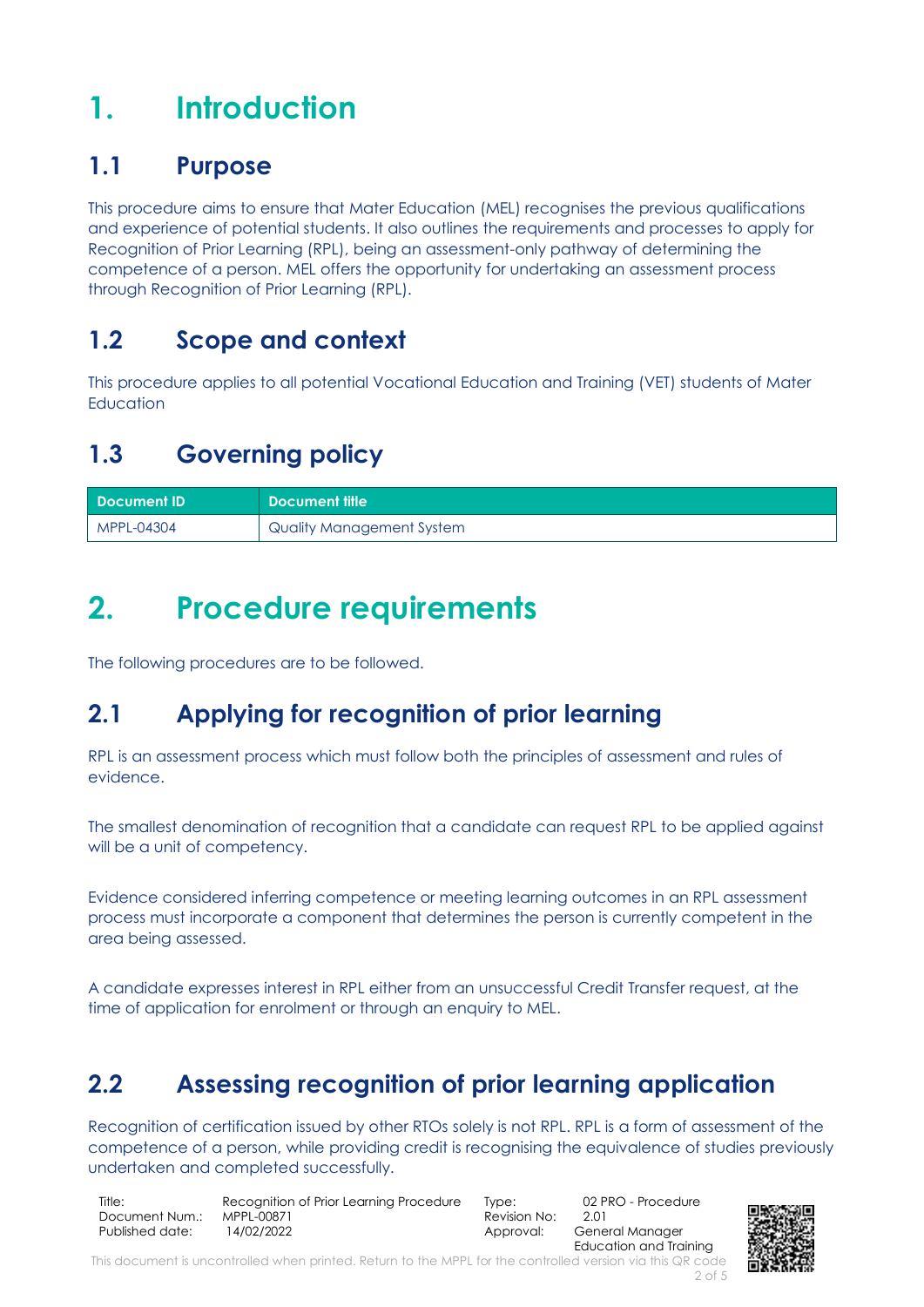RPL is an assessment process which must follow both the principles of assessment and rules of evidence. The Curriculum Coordinator or their delegate will refer the applicant to a relevant assessor for their course of study.

#### <span id="page-2-0"></span>**2.3 Currency and relevance**

MEL recommends that the RPL applicant must have completed the experience or unit of competency outcome within the last 2 years and be current in the knowledge and skills where recognition is being sought.

MEL may require, where currency cannot be established, for the applicant to undertake skills training or update learning in order to ensure relevant skills as well as student and patient safety.

#### <span id="page-2-1"></span>**2.4 Requirements with recognition of prior learning outcomes**

The assessor will notify students of RPL application outcomes, once completed.

If a student is granted RPL for a particular unit, although strongly encouraged to do so with a view to consolidating learning within the course context, he/she does not need to attend the classes for those units.

RPL will not be granted for units that form part of a cluster of units or qualification and the assessment items cannot be separated. The student is expected to complete all assessment requirements.

If the outcome of the application for RPL is not known by the unit commencement date, the student must attend classes and assessments until they are notified of the outcome.

If the outcome is that more evidence is required, the assessor will liaise with the applicant and determine if requirements are reasonably able to be met or if the unit of competency will not have RPL recognition given.

#### <span id="page-2-2"></span>**2.5 Fees and charges**

The applicant is advised by Student Services of fees for application and fees per unit in the initial application phase, where they have identified they may request RPL. If a student identifies they wish to proceed to a formal process of recognition, that is, they wish their evidence to be assessed in full, MEL will advise the applicant of the fees per unit that will apply. Any change to course fees or VET Student Loans for eligible students because of the recognition pathway will be updated and students will be communicated of the changes by Student Services.

Students may be able to enter into a payment arrangement on request.

Title: Recognition of Prior Learning Procedure Type: 02 PRO - Procedure<br>Document Num.: MPPL-00871 Revision No: 2.01 Document Num.: Published date:  $14/02/2022$  Approval: General Manager

Education and Training

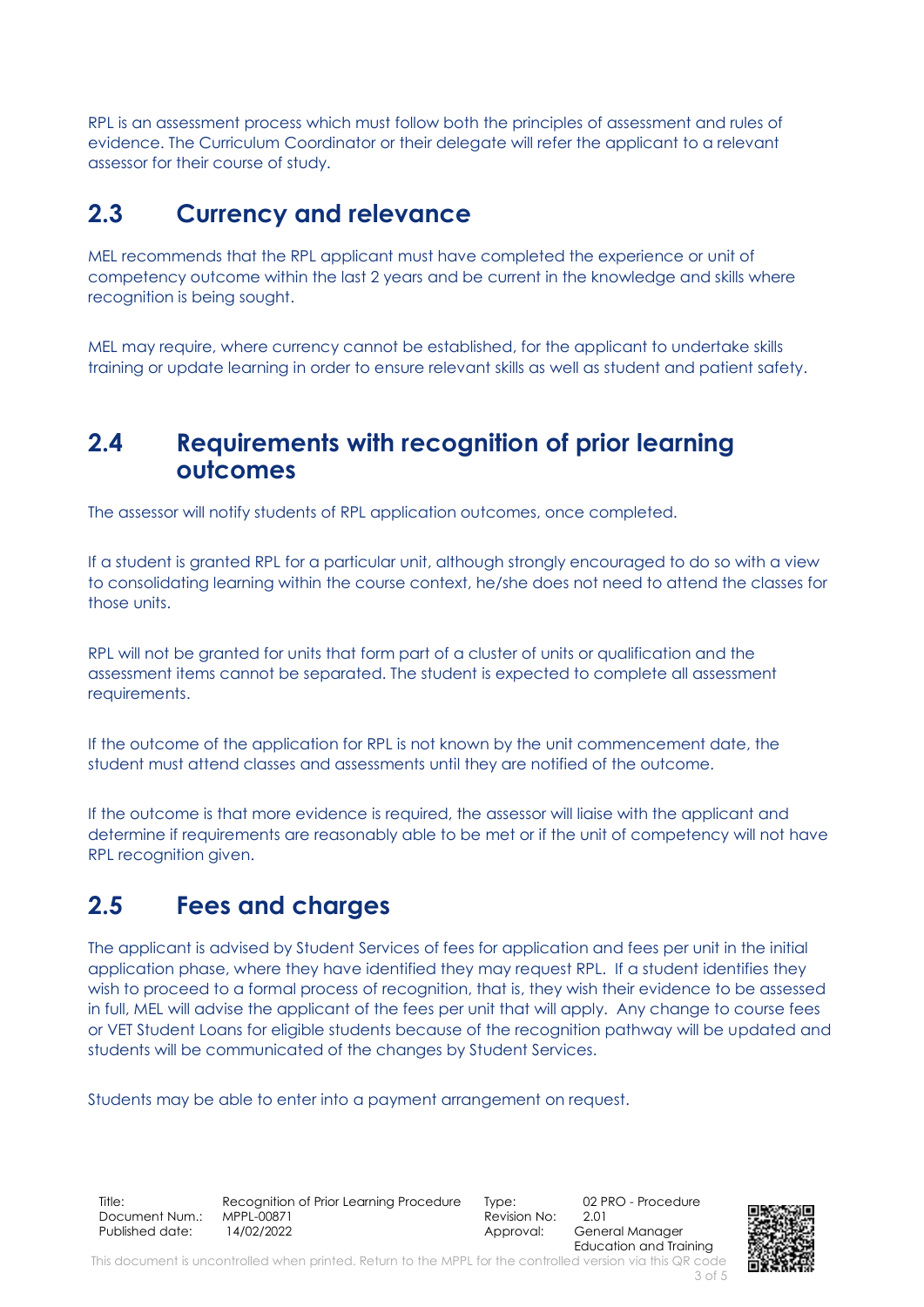## <span id="page-3-0"></span>**3. Definitions**

| Term                                   | <b>Definition</b>                                                                                                                                                                                                                                                                                                                                                                                                                                                                                                           |
|----------------------------------------|-----------------------------------------------------------------------------------------------------------------------------------------------------------------------------------------------------------------------------------------------------------------------------------------------------------------------------------------------------------------------------------------------------------------------------------------------------------------------------------------------------------------------------|
| Recognition of Prior<br>Learning (RPL) | The assessment of any previously unrecognised skills and knowledge that an<br>individual has achieved outside the formal education and training system. RPL is<br>an assessment process (as distinct from a training process) that assesses the<br>individual's non-formal and informal learning. This assessment determines the<br>extent to which an individual has achieved the required learning outcomes,<br>competency outcomes, or standards for entry to, and/or partial or total<br>completion of a qualification. |
| <b>Formal Learning</b>                 | Refers to learning that takes place through a structured program of instruction and<br>is linked to the attainment of an AQF qualification or statement of attainment (for<br>example, a certificate, diploma or<br>university degree)                                                                                                                                                                                                                                                                                      |
| Non-formal learning                    | Refers to learning that takes place through a structured program of instruction, but<br>does not lead to the attainment of an AQF qualification or statement of<br>attainment (for example, in house professional development programs<br>conducted by a business)                                                                                                                                                                                                                                                          |
| Informal learning                      | Refers to learning that results through experience of work-related, social, family,<br>hobby or leisure activities.                                                                                                                                                                                                                                                                                                                                                                                                         |

### <span id="page-3-1"></span>**4. Documents related to this procedure**

#### Mater documents

| <b>Document Type</b> | Document ID | <b>Document Title</b>                             |
|----------------------|-------------|---------------------------------------------------|
| Policy               | MPPL-01683  | Risk Management Policy (ID: PY-RAC-000001-02)     |
| Policy               | MPPL-02464  | Records Management (ID: PY-IID-000001)            |
| Work Instruction     | MPPL-01360  | Recognition of Prior Learning (ID: WI-MEL-040048) |
|                      |             | RPL Kit (dependant on qualification)              |

#### External documents

| Standards for RTOs 2015                    |  |  |
|--------------------------------------------|--|--|
| <b>Australian Qualifications Framework</b> |  |  |
|                                            |  |  |

General Manager Education and Training